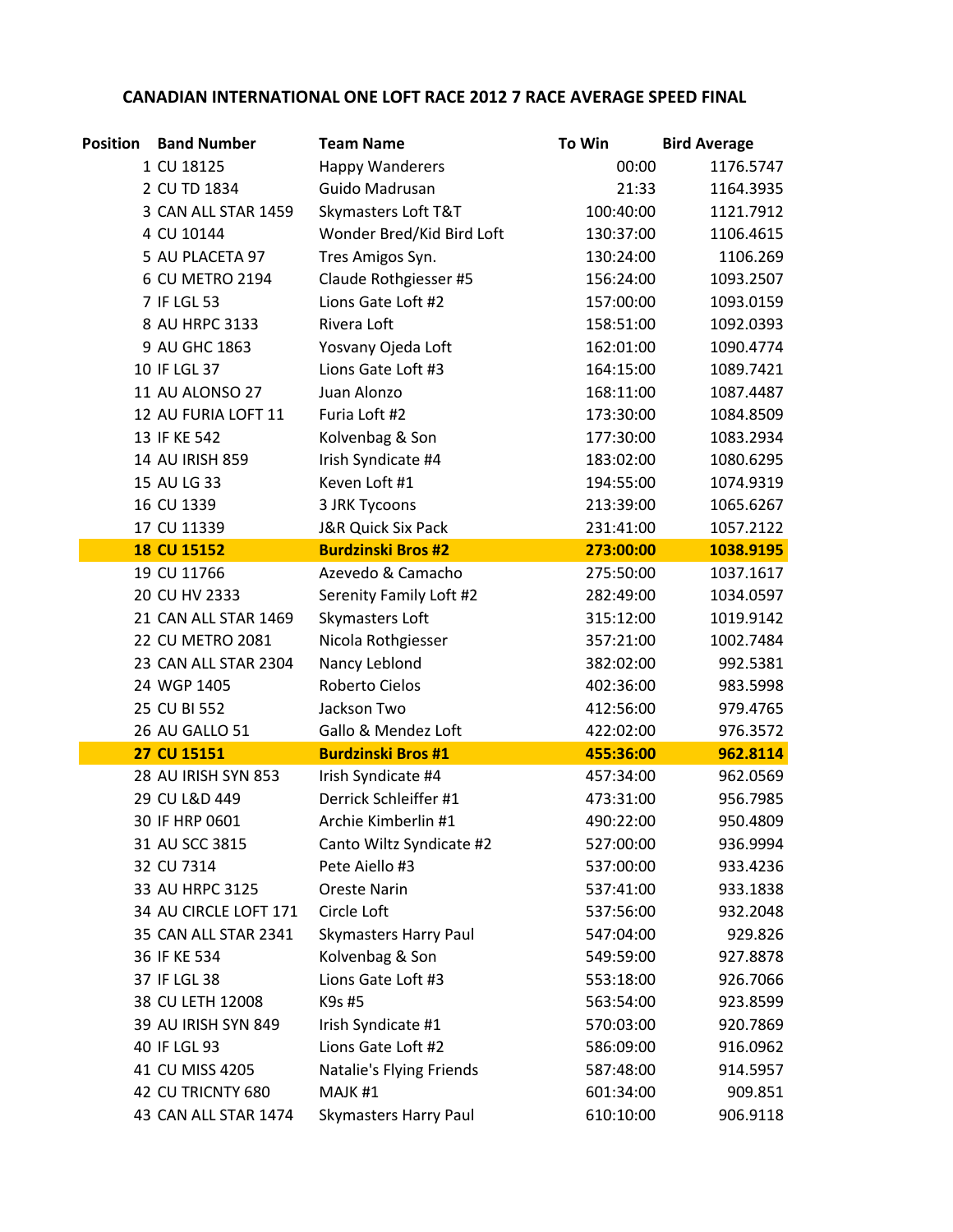| 44 AU GHC 12377       | Tres Amigos Syn.             | 645:52:00  | 895.8902 |
|-----------------------|------------------------------|------------|----------|
| 45 AU ARPU 47901      | Keven Loft #2                | 656:00:00  | 891.5627 |
| 46 CU 2207            | Sunshine Loft                | 659:33:00  | 890.3955 |
| 47 CU METRO 2041      | Claude Rothgiesser #4        | 667:31:00  | 887.7869 |
| 48 CU HC 209          | Universal Pigeons #2         | 684:00:00  | 883.4363 |
| 49 CU 16311           | Nicholls Loft                | 691:31:00  | 880.0211 |
| 50 AU PLACETA 04      | Gallo & Placeta              | 704:39:00  | 876.852  |
| 51 CU 7957            | Mike "THE ICEMAN" Martin #2  | 708:06:00  | 875.7598 |
| 52 CU YRI 123         | 3 JRK Tycoons                | 707:20:00  | 874.977  |
| 53 CU MISS 3489       | Joe DeMedeiros               | 711:13:00  | 873.7473 |
| 54 AU CANTO 71        | Canto Boys                   | 714:58:00  | 872.5632 |
| 55 CU YRI 119         | 3 JRK Tycoons                | 716:42:00  | 872.017  |
| 56 CU LakePort 257    | Mike & Wally                 | 721:42:00  | 871.4805 |
| 57 AU IRISH SYN 845   | Irish Syndicate #3           | 725:50:00  | 869.1499 |
| 58 CU TRICNTY 719     | MAJK <sub>#1</sub>           | 732:01:00  | 867.2196 |
| 59 AU IRISH SYN 846   | Irish Syndicate #2           | 737:16:00  | 865.5873 |
| 60 CU HV 2480         | The Brew Crew                | 743:51:00  | 863.5492 |
| 61 AU CANTO 65        | Canto Boys                   | 750:07:00  | 861.618  |
| 62 AU McLOFTS 3752    | Frank McLaughlin #1          | 755:59:00  | 859.8179 |
| 63 CU 19610           | Sunshine Syndicate #1        | 787:17:00  | 850.3396 |
| 64 CU FN INV 488      | Vettese & Chlebowski #2      | 793:05:00  | 848.6062 |
| 65 AU CANTO 77        | Canto Boys                   | 821:50:00  | 840.1169 |
| 66 CU MISS 4235       | Double Trouble               | 838:41:00  | 835.22   |
| 67 CAN ALL STAR 1460  | Skymasters Loft              | 840:25:00  | 834.7177 |
| 68 CAN ALL STAR 1483  | <b>Skymasters Harry Paul</b> | 840:35:00  | 834.6714 |
| 69 CU MISS 4172       | Frank Bisceglia              | 848:26:00  | 832.4124 |
| 70 CU BORD 2259       | Borden RPC #2                | 849:19:00  | 832.159  |
| 71 CU 5025            | Team Homeflyer               | 867:15:00  | 827.047  |
| 72 CU HV 2481         | The Brew Crew                | 868:13:00  | 826.7733 |
| 73 CAN ALL STAR 1486  | Skymasters Loft T&T          | 868:55:00  | 826.5752 |
| 74 CU MISS 4227       | Upper Canada Loft            | 877:38:00  | 824.1159 |
| 75 CU 16302           | Nicholls Loft                | 882:46:00  | 822.6744 |
| 76 CU LETH 12013      | K9s #4                       | 893:19:00  | 819.7251 |
| 77 CU WW 3309         | Azevedo & Camacho            | 902:31:00  | 817.1753 |
| 78 CU OX 32           | Magic Loft                   | 933:19:00  | 808.7446 |
| 79 AU CIRCLE LOFT 162 | Circle Loft                  | 944:24:00  | 805.7532 |
| 80 CU MISS 4232       | Upper Canada Loft            | 962:10:00  | 801.0039 |
| 81 CU METRO 2098      | Nicola Rothgiesser           | 995:23:00  | 792.2731 |
| 82 CU SFLS 932        | <b>Griffin Pigeons</b>       | 1027:16:00 | 785.2677 |
| 83 CAN ALL STAR 1495  | Skymasters Bordaline         | 1031:01:00 | 783.1163 |
| 84 CU LETH 12034      | K9s #4                       | 1040:52:00 | 781.8279 |
| 85 AU CIRCLE LOFT 167 | Circle Loft                  | 1057:41:00 | 776.401  |
| 86 CU METRO 2061      | Claude Rothgiesser #5        | 1086:05:00 | 769.3747 |
| 87 AU IRISH SYN 844   | Irish Syndicate #2           | 1131:17:00 | 758.4505 |
| 88 CAN ALL STAR 1494  | Skymasters Bordaline         | 1161:59:00 | 751.2059 |
| 89 CU 11310           | Meatballs                    | 1212:01:00 | 739.6912 |
| 90 AU KVL 525         | Cass-King                    | 1218:02:00 | 739.5452 |
|                       |                              |            |          |